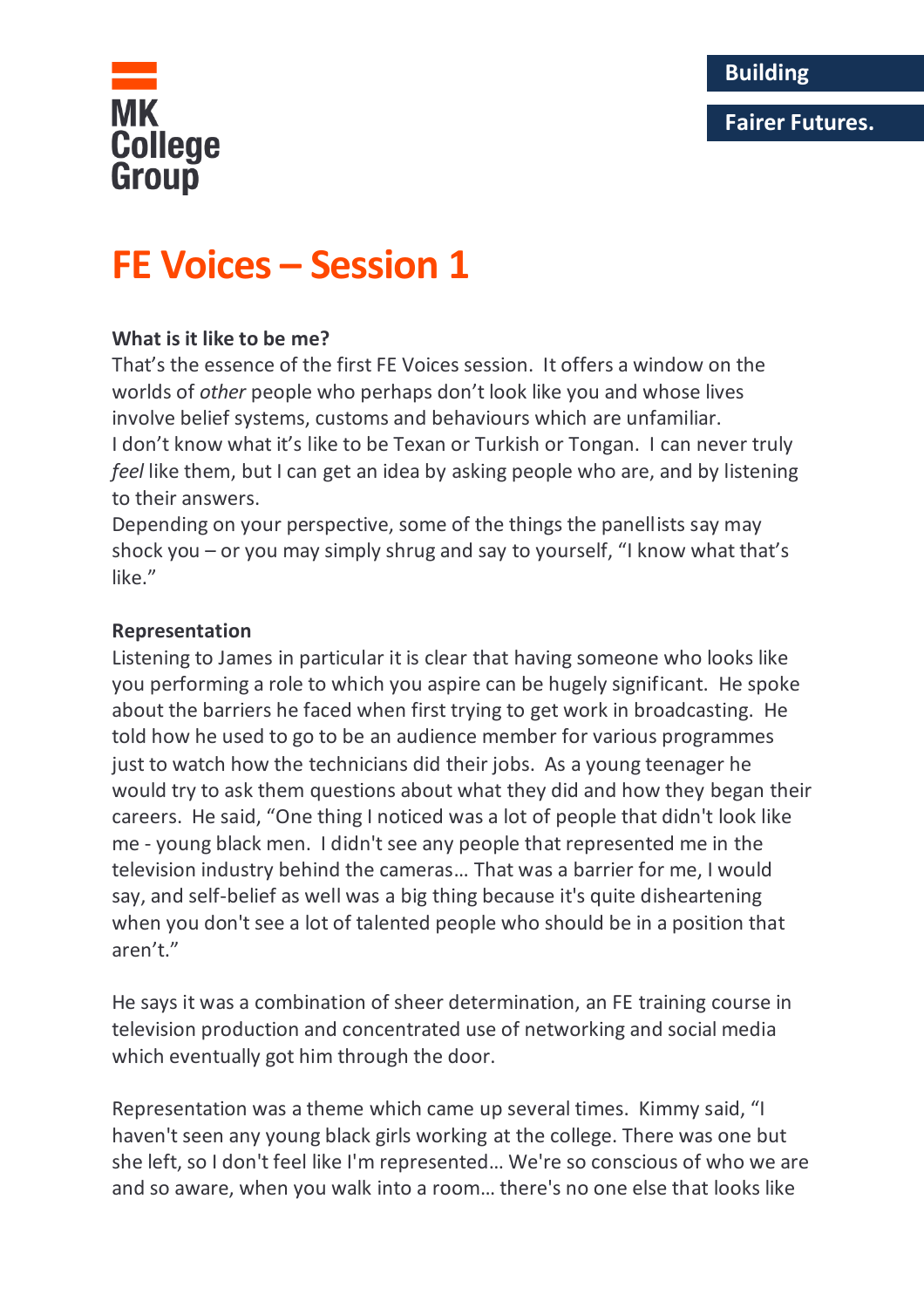you… As a person of colour… it's like you're almost carrying your identity on your sleeve… There's a lot of rooms I will come to where I do feel like I'm the only one here so you do get that little bit of pressure like, I'm here to represent the group."

Sayeda had similar feelings. "I definitely feel more comfortable when there is another person of colour in the room, even in NUS meetings... It just makes it easier knowing there are other people of different backgrounds."

# **Lived experiences of racism**

We cannot expect people who have never experienced racism to understand it if we don't explain it to them. Storytelling is central to being human, and it allows us to empathise in a way that slogans and statistics cannot. Haroon was as young as eight when first singled out along racial lines. He remembered being in primary school and mixing easily with children from different backgrounds. Outside the sanctuary of the classroom things were different. "I remember going shopping… and I saw somebody from school and I was really happy to see them," he said. "When I tried to speak to them, I noticed they responded differently, and couldn't wait to get away... The same thing happened, the weekend after… This was a time when my parents were trying to get settled into the country themselves, and probably experiencing the same things… It's sad that forty years later, I noticed the exact same behaviour with some professionals in education. Even in meetings I've noticed… whenever suggestions are made by me, they're either not heard or they're just ignored, but then when the same suggestion's made by another colleague, it's the best idea ever."

Panellists said the impact of race is felt even in a sector which considers itself open and inclusive like education. Haroon became a teacher twenty years ago and was offered specific training in what was then known as the Black Staff Group which left him baffled and frustrated. "Why should my training needs be any different? I've got the same level of education. I've got the same opportunity for professional development as everybody else. So why are you highlighting my race? I look back now and I realise how naive I was. Where could I been in my career if I did join that group and I learned to tackle those little microaggressions that were happening?"

Career progression is an important issue; without it where will those role models come from to encourage others to aspire to bigger and better things? Haroon's experience is apposite.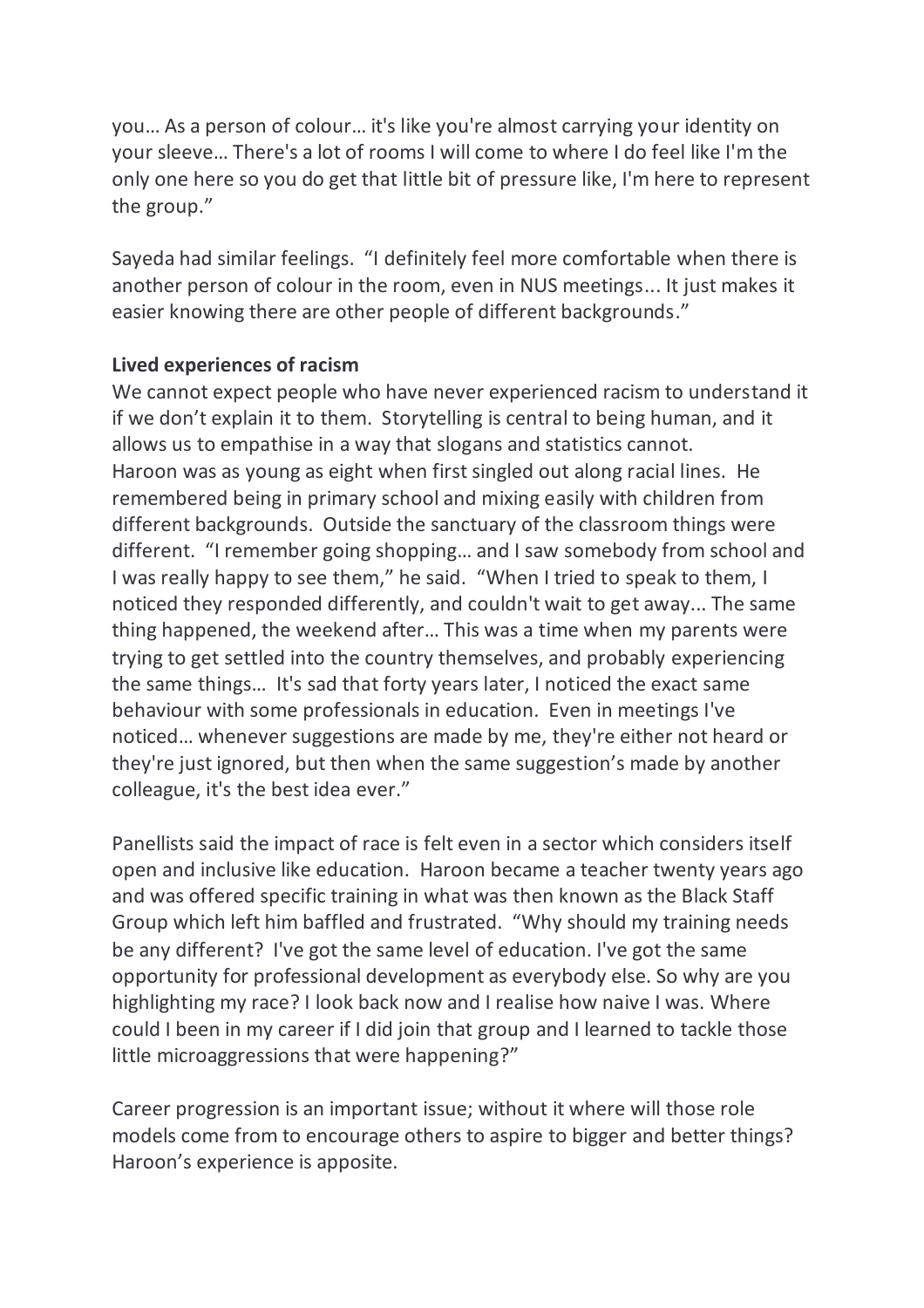"I've seen many people who have joined before me overtake me and being selected ahead of me… Somebody from my background isn't considered and yet I'm more able and more competent, and I have the skill set for that role, but I don't have the opportunity to prove that I can do it. Others are encouraged and coached, and they're even given time to grow and develop into those respective roles, but with somebody like myself, whenever I go for a role, I'm expected to hit the ground running. It's the same when you go for employment interviews, hear the same responses, 'it was a strong application and if we had two places, we would have given you one.' They might be genuine, but… I wonder the people who make those decisions, do they have any unconscious bias, or are they challenging even conscious bias?" James explained how even the small things can add up.

"I have experienced racism, many times. I'd say not as much as my parents would have, but… systematic racism could be from microaggressions subtly, from a comment about my hair colour, food I eat, about the music I should listen to or I was expected to listen to - those sort of things that all… come together as systematic racism."

Haroon described being denied opportunity, but Aniesa found that when it did come in the form of being asked to lead a management team briefing at twenty-three, it brought out the racism in jealous colleagues.

She said, "I was given the opportunity to lead on a Friday briefing… On the morning… As I approached the briefing group, a group of staff were walking ahead of me and I overheard the comment that *the principal must have picked her to do the briefing because she's brown and wears a headscarf*. This had to be the first time that I overheard a derogatory comment about myself. I'm reflecting back now, that controversy manifested itself quite deeply within me. This passing comment left me second guessing every [bit of] praise, accomplishment and opportunity which came my way. I've always wondered if I was good enough, or was it because I fit the picture?"

Not all racism experienced by FE colleagues is subtle and random abuse is still something our panellists are vulnerable to, as Aniesa illustrated so powerfully. "Before COVID I was walking between two campuses when a member of the public drove past, wound down the window and shouted, 'Muslim S-L-A-G." A male colleague, who was with me, spoke to the extent that you must report this as this is a hate crime. [The] safeguarding team were brilliant. I wonder, did they make that comment because I happened to be with a white male colleague, or was it the fact that I wore a headscarf *and* happened to be with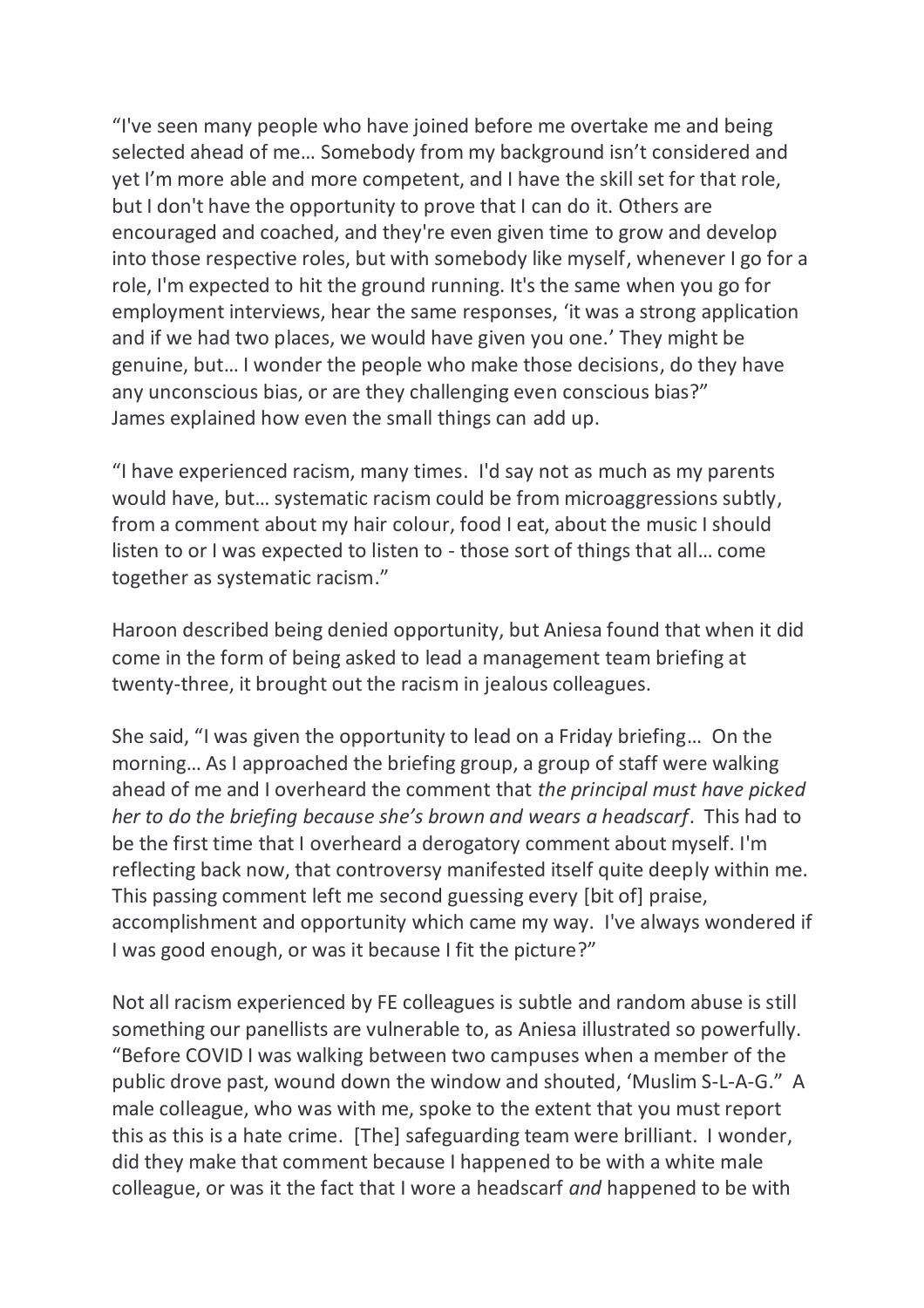white male colleague? This incident raises many questions in my mind, but again made me very conscious of my differences."

While the panellists agreed that it can be a good thing when colleagues ask questions, sometimes there is a fine line to be drawn between being inquisitive and ignorant. Sayeda has found that her faith and culture can be unpleasantly challenged by seemingly the simplest of enquires.

"Starting with the pronunciation of my name, needing to explain that Canada *is* where I originally come from, feeling the need to justify why I don't drink, or why I bother to starve myself for a whole month."

We often discuss racism as a thing to which people are subjected, without thinking what impact such events can have on the self-image of the individual on the receiving end.

Kimmy said, "Sometimes you don't know how that really affected until you start to dig deep into that experience, but I think growing up it made me a bit conscious of little things like how I do my hair. I don't want to look unprofessional in this environment… When I interviewed [for] my job I came in my natural hair, but then when I walked in the room because there was little to no representation of [people like] me, I felt like 'Oh my gosh, maybe it shouldn't have been my natural hair. It's little things like that."

# **Supporters and cultural disconnects**

All of the panellists recognised how supporters and allies can be hugely significant in terms of assisting with an individual's career trajectory or how they feel about themselves.

Aniesa in particular felt that she had benefitted greatly from positive interventions made at the right time.

"I met some really inspirational people who have been very helpful in terms of my career development. One lady in particular… shared stories of the struggles that she faced, being a woman but also being a woman from an ethnic minority background. I remember sitting there thinking how could this possibly happen?… I remember having meaningful conversations with her in corridors but when other members of staff appeared she would walk away saying they would see two brown people talking to each other as a threat. I never really understood what she meant by this, but eventually I became very conscious of my social circle during work hours, and I kept thinking was my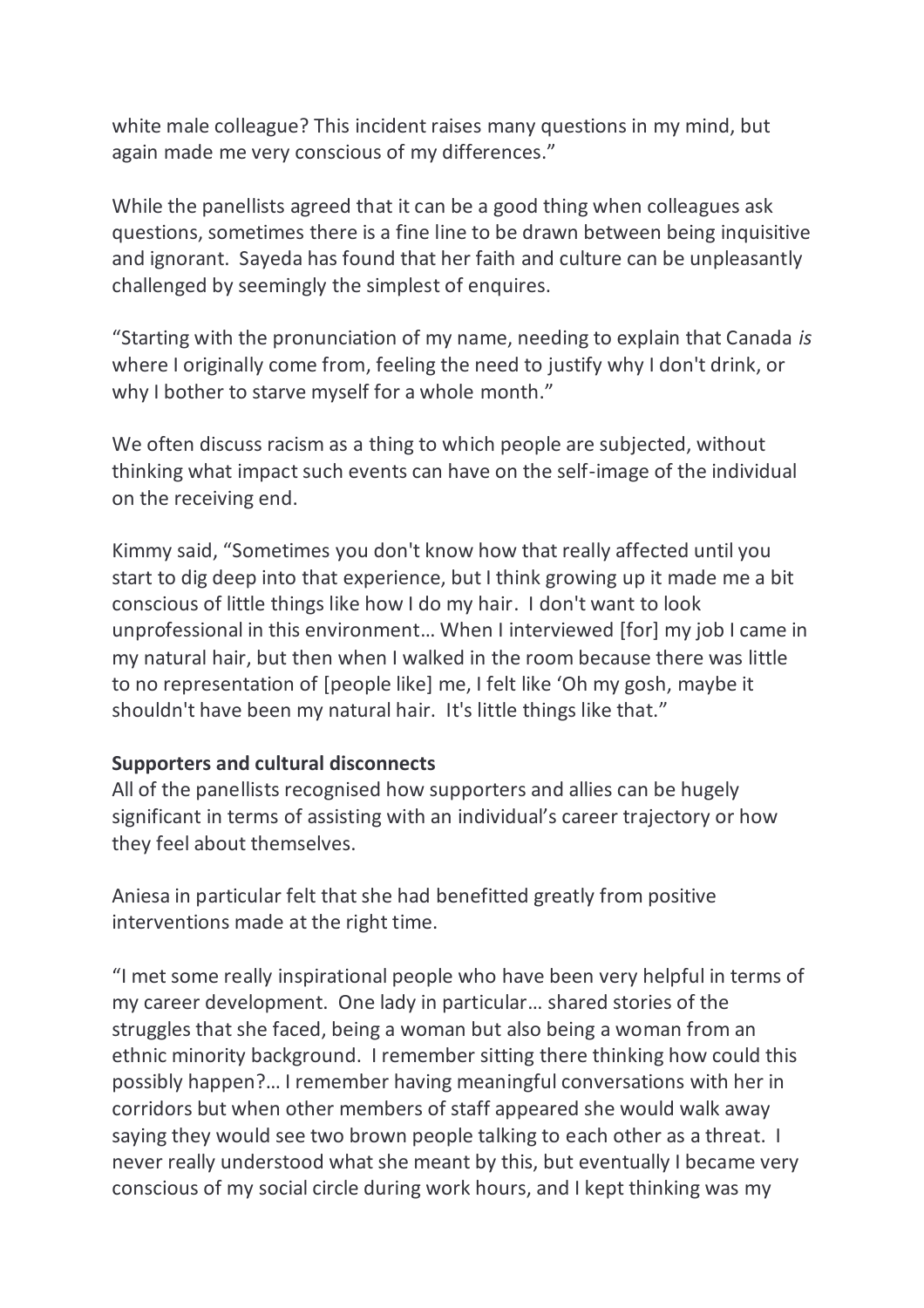group reflective of SLT? Did I have at least one white face in the group so people didn't think I was forming a gang?"

"Two ethnic minority managers pushed me to apply for internal roles. One of them always said to me 'lift as you climb.' She was a lead inspector for Ofsted at this point and had experienced discrimination and a lack of opportunity based on her ethnicity."

Anyone with any experience of working in FE will appreciate the way in which the sector can be looked down upon by many in authority. It is regarded all too often as a *place for other people's children.* What is perhaps less well understood is the degree to which some cultures also share a negative impression of colleges.

Kimmy found that there was an expectation at home that university was the only route to a respectable career as did Sayeda, but both have been pleased with the way in which their families have adapted their attitudes based on the women's experiences.

Sayeda said, "[University] was a natural expectation, but my parents and I are more open minded… I have younger brothers and… it's nice knowing there are options.

Aniesa has experienced a similar transformation. "My journey started at a local FE provider... I had preconceived ideas that they're largely for those students who do not take an academic option… When I was growing up FE was not an option. The expectation was that I would go to the local sixth form college and complete my A levels. That was the only option for my mum."

# **What now?**

"We cannot solve our problems with the same thinking we used when we created them." *Albert Einstein.*

How do we make things better?

There is no magic wand to wave to make racism vanish. There are no perfect solutions. What we can do is attempt to modify our behaviours in ways which make the situation a little better each time.

The panellists described some of the changes they've made in their own lives, some of the areas where they have seen improvement in others and some where more effort is needed.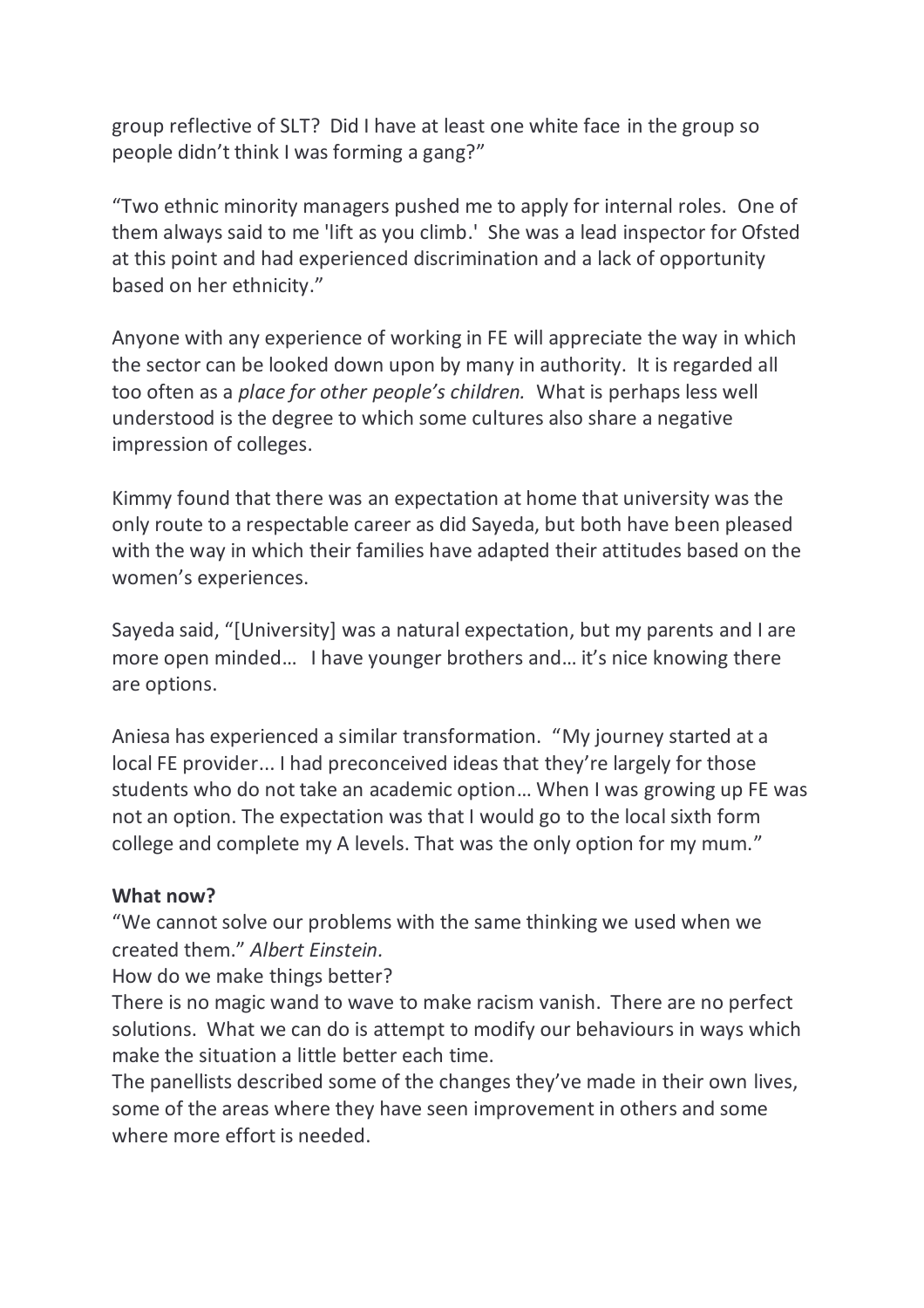James said, "So the environment in I grew up in South London had a lot of people of colour… That inspires a lot of work that I do as a creative. I'm able to push these ideas in these spaces with a lot of black stories, a lot of Asian stories, a lot of cultural stories that we haven't seen on TV yet… that isn't just about like gang culture, and stuff like that."

He went on, "Now there's an equality team in a lot of colleges… and schemes are 100% able to help young people, to make sure that they're being given equal opportunities, that they understand how to stand up for themselves when they leave and go out into their industry to find a job."

Kimmy is trying to change attitudes and systems at college to ensure that responses to racism go beyond bald statements of condemnation and are more geared to supporting those affected.

"In the handbook when students join, there's some small print somewhere that says, 'We don't tolerate racism.' And then, when it comes down to it and big things are happening, [they're] just trying to cover themselves and just put out a statement, 'We're sorry that happened.' There's no real addressing students and making sure everyone is okay and trying to talk to students about their experiences and reaching out directly to students… It's almost like a band aid and… on to the next day. I feel like more resources needs to be put into it… We need to educate our students more on this issue… Mentally you don't know how situations like this… [are] affecting a lot of the students so there needs to be that sense of care, and just taking time out to ensure everyone's okay."

Aniesa said, "SLT here recognises they don't reflect the student body; students recognise it too. The good thing is the desire for change which is first step in right direction… to recognize that something needs to be done about this… Events like this are absolutely crucial in enabling people to have healthy dialogue, which changes stereotypes in a safe and supportive environment which ultimately opens up opportunities for all."

Regardless of how successful institutions are at reform, Haroon emphasises the need for everyone to take personal responsibility. "Encourage people to apply for roles to help break the glass and increase their belief; raise their aspirations… Be aware of your own biases and treat people as individuals – not just with the big things but the small things we say and do." James said, "As a former FE student I experienced racism and realised the perpetrators can be students as well as lecturers. It should be addressed publicly not brushed under the carpet… Students must feel supported;